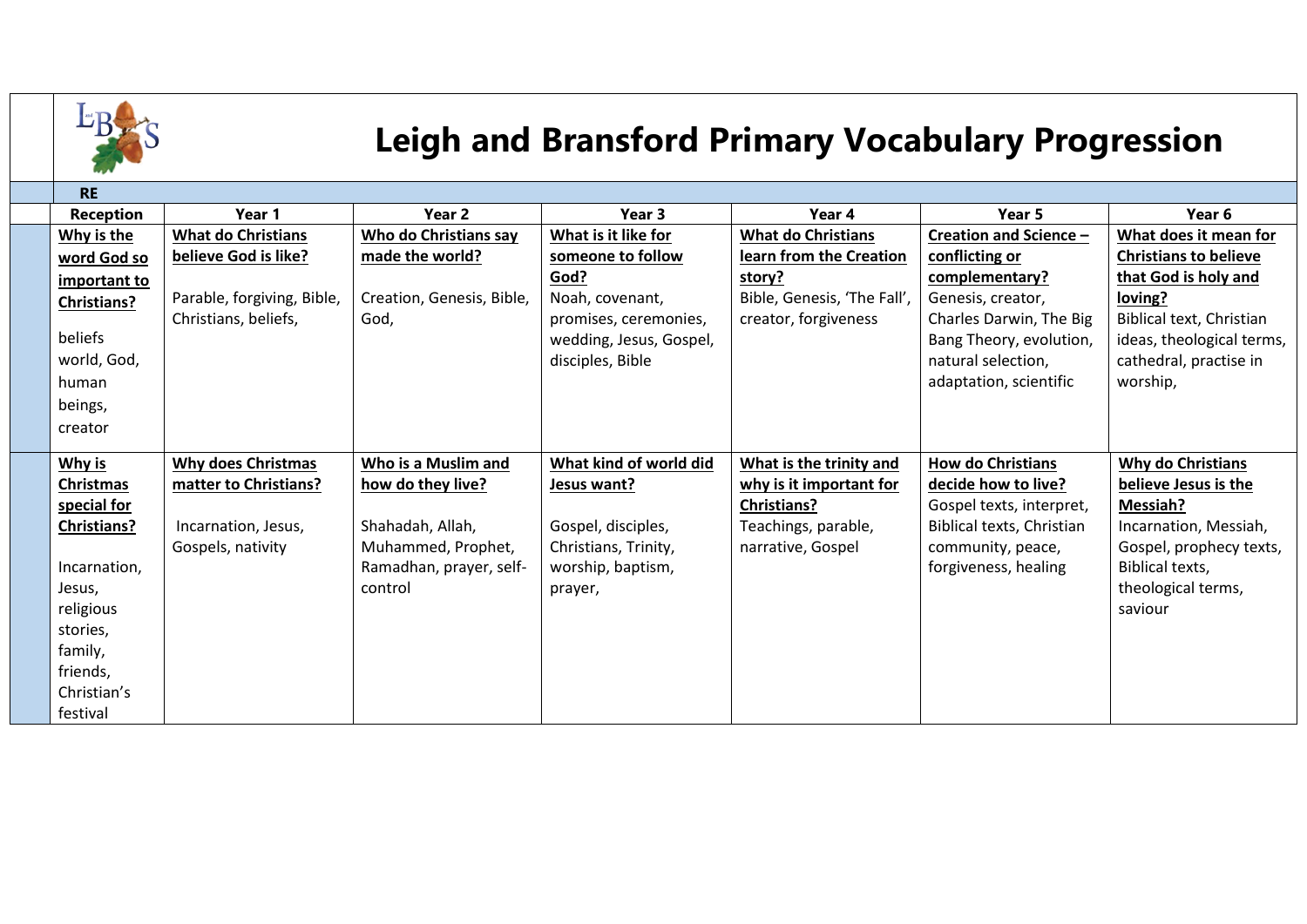| Being special.<br>Where do we<br>belong?<br>Christian<br>baptism,<br>dedication                                                   | What is the good news<br><b>Christians believe Jesus</b><br>brings?<br>Gospel, Bible texts,<br>forgiveness, peace,<br>church, community,<br>charity, confession | Who is Jewish and how<br>do they live?<br>Chanukah, Shabbat,<br>Jews, Mezuzah                                                                                           | What was the impact of<br><b>Pentecost for</b><br><b>Christians?</b><br>Kingdom of God, Holy<br>Spirit, worship,                                               | What does it mean to<br>be a Hindu in Britain?<br>Hinduism, Dharma, Puja,<br>arti, bhajans, mandir,<br>Diwali, Sanatan                                                                                                                                                         | What kind of king is<br><b>Jesus for Christians?</b><br>Biblical texts, needy,<br>issues, problems, love,<br>service                                                                                                          | <b>What do Christians</b><br>believe Jesus did to<br>'save' people?<br>Salvation, incarnation,<br>sacrifice, Holy<br>Communion, Lord's<br>Supper, |
|-----------------------------------------------------------------------------------------------------------------------------------|-----------------------------------------------------------------------------------------------------------------------------------------------------------------|-------------------------------------------------------------------------------------------------------------------------------------------------------------------------|----------------------------------------------------------------------------------------------------------------------------------------------------------------|--------------------------------------------------------------------------------------------------------------------------------------------------------------------------------------------------------------------------------------------------------------------------------|-------------------------------------------------------------------------------------------------------------------------------------------------------------------------------------------------------------------------------|---------------------------------------------------------------------------------------------------------------------------------------------------|
| <b>Why is Easter</b><br>special for<br><b>Christians?</b><br>Symbols,<br>palm leaves,<br>cross, eggs,<br>new life,<br>nature      | Who is a Muslim and<br>how do they live?<br>Islam, Muslim,<br>Shahadah                                                                                          | Why does Easter matter<br>to Christians?<br>Salvation, Holy Week,<br>Bible, resurrection,<br>Church, worship                                                            | What do Hindus believe<br>God is like?<br>Brahman, atman,<br>deities, Svetaketu,<br>Ganesh, Diwali, murtis                                                     | Why do Christians call<br>the day Jesus died,<br><b>Good Friday?</b><br>Salvation, save, rescue,<br>Holy Week, Easter,<br>communities                                                                                                                                          | Why do Hindus want to<br>be good?<br>Karma/Dharma/<br>Samsara/ Moksha, four<br>stages of life                                                                                                                                 | What matters most to<br><b>Humanists and</b><br><b>Christians?</b><br>'Image of God', 'Fallen',<br>moral code,                                    |
| <b>Which places</b><br>are special<br>and why?<br>Christians,<br>Muslims,<br>Jews,<br>worship,<br>church,<br>synagogue,<br>mosque | Who is Jewish and how<br>to they live?<br>Jews, Jewish, Judaism,<br>Shema, prayer,<br>celebrations, Shabbat,<br>Sukkot, Chanukah,<br>thanking, praising         | What makes some<br>places sacred to<br>believers?<br>Worship, beliefs, stories,<br>objects, symbols,<br>Churches, Mosques,<br>Synagogues, sacred<br>building, community | How to festivals and<br>worships show what<br>happens to Muslims?<br>Ibadah, Surah, prayer,<br>fasting, celebrating,<br>community, Mosque,<br>harmony, creator | Christians, Hindus, and<br>Muslims, non-religious -<br>How and why do<br>people mark the<br>significant events of<br>life?<br>Love, commitment,<br>promises, ceremonies,<br>baptism, sacred threat,<br>marriage, rituals,<br>religious tradition,<br>celebrating, forgiveness, | What does it mean to<br>be Muslim in Britain<br>today?<br>Tawhid-Iman-Ibadah,<br>Holy Qu'ran,<br>Muhammed, five pillars,<br>Haji, prophet, festivals,<br>Mosques, art,<br>submission, obedience,<br>generosity, self-control, | Why do some people<br>believe in God and<br>some people not?<br>Theorist, atheist,<br>agnostic, interpretation                                    |